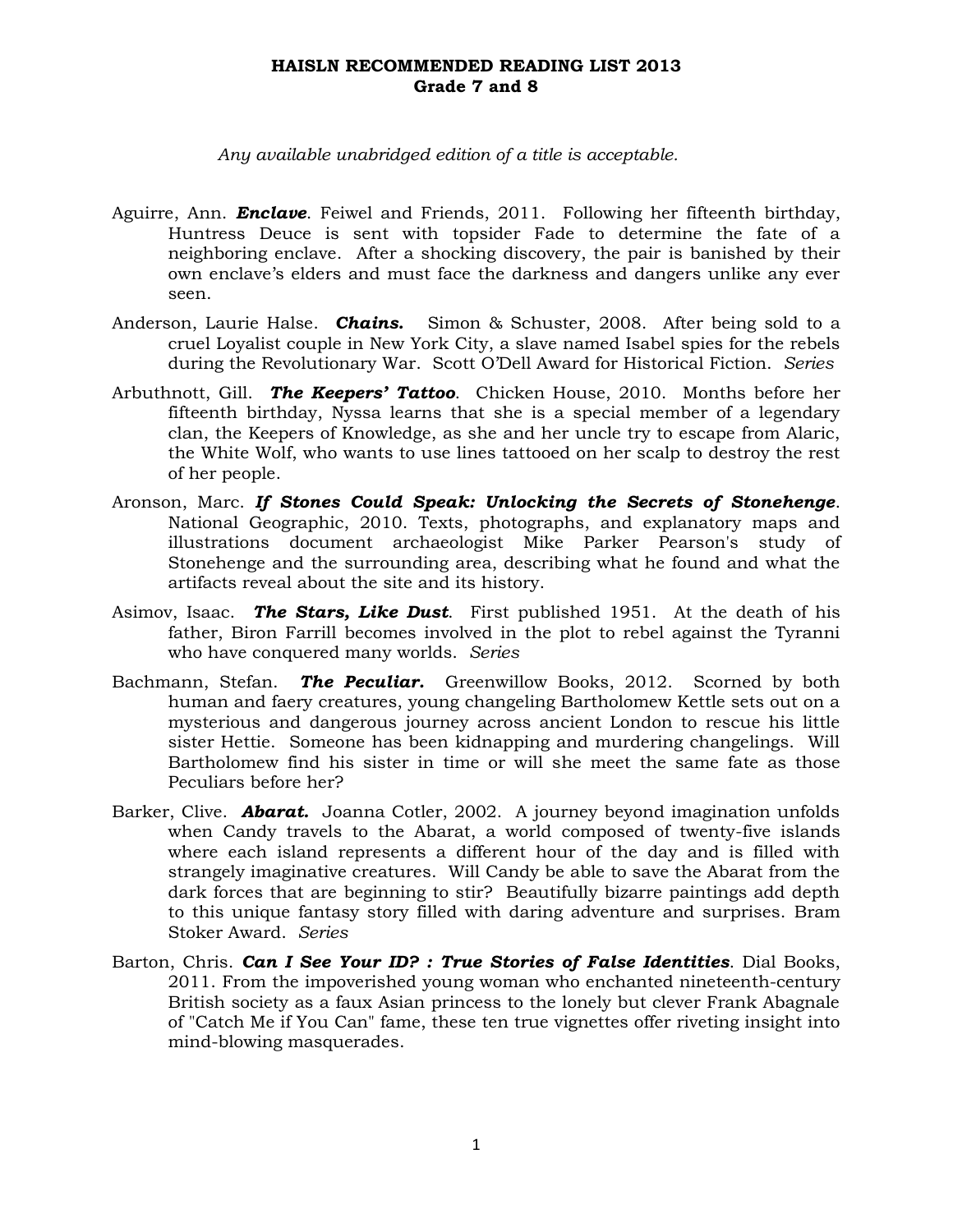- Bondoux, Anne-Laure. *A Time of Miracles.* Translated from the French by Y. Maudet. Delacorte, 2010. In the early 1990s, a boy with a mysterious past and the woman who cares for him endure a five-year journey across the war-torn Caucasus and Europe, weathering hardships and welcoming unforgettable encounters with other refugees searching for a better life. Batchelder Award Winner 2011
- Bradford, Chris. *Young Samurai: The Way of the Warrior*. Disney-Hyperion, 2008. Orphaned by a ninja pirate attack off the coast of Japan in 1611, twelve-yearold English lad Jack Fletcher is determined to prove himself despite the bullying of fellow students. A legendary sword master who rescues Jack begins training him as a samurai warrior. *Series*
- Card, Orson Scott. *Pathfinder.* Simon Pulse, 2010. Thirteen-year-old Rigg has a secret ability to see the paths of others' pasts, but revelations after his death set him on a dangerous quest that brings new threats from those who would either control his destiny or kill him. *Series*
- Carson, Rae. *The Girl of Fire and Thorns*. Greenwillow, 2011. Princess Elisa has been married off to a neighboring king. Unsure about who she is and what to do, she is kidnapped and catapulted into an adventure where she has to blend her own fate with that of her people.
- Carter, Ally. *Heist Society*. Disney-Hyperion, 2010. A group of teenagers uses its combined talents to re-steal several priceless paintings and save fifteen-year-old Kat Bishop's father, himself an international art thief, from a vengeful collector. *Series*
- Charlton, Blake. *Spellwright.* Tor Books, 2010. A wizard's apprentice, Nicodemus Weal, has trouble controlling his spells because he is dyslexic. To make matters worse, he is named a suspect in the murder of a powerful wizard and must race against time to clear his name and uncover who is responsible for that crime as well as the destruction of the city around him. *Series*
- Chatterton, Martin. *The Brain Finds a Leg*. Peachtree, 2009. In Farrago Bay, Australia, thirteen-year-old Sheldon is recruited by a new student, Theo Brain, to help investigate a murder which is tied not only to bizarre animal behavior but also to a diabolical plot to alter human intelligence. *Series*
- Chibbaro, Julie. *Deadly*. Atheneum, 2011. New York City in 1793 is reeling from typhoid fever and sixteen-year-old Prudence is hired, against convention, by the Sanitation Department to discover how the disease is being spread.
- Chima, Cinda Williams. *The Demon King*. Disney-Hyperion, 2009. This book is the first in a high fantasy series that tells of the intertwining fates of former street gang leader Han Alister and headstrong Princess Raisa. As Han takes possession of an amulet that once belonged to an evil wizard, Raisa uncovers a conspiracy in the Grey Wolf Court. *Series*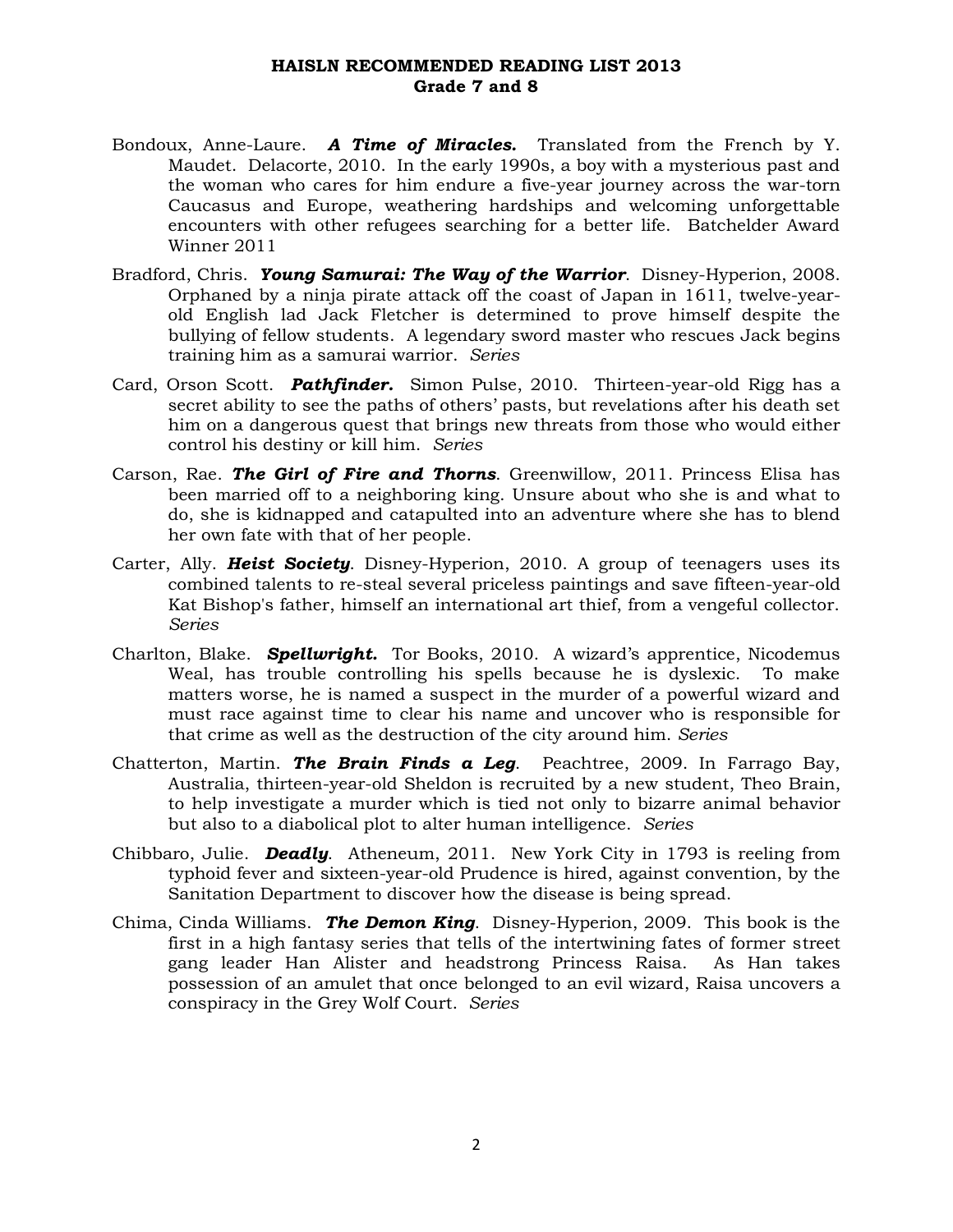- Choldenko, Gennifer. *No Passengers Beyond This Point.* Dial Books, 2011. With their house in foreclosure, sisters India and Mouse and their brother Finn are sent to stay with an uncle in Colorado until their mother can join them. However, when the plane lands, the children are welcomed by cheering crowds to a strange place where each of them has a perfect house and a clock that is ticking down the time.
- Cummings, Priscilla. *Red Kayak.* Dutton, 2004. Living near the water on Maryland's Eastern Shore, thirteen-year-old Brady and his best friends J.T. and Digger become entangled in a tragedy which tests their friendship and their idea about right and wrong.
- Dendy, Leslie A. *The Guinea Pig Scientists: Bold Self-Experimenters in Science and Medicine*. Holt, 2005. Recounts the true and amazing stories of ten scientists and medical researchers who endured extreme hardship and discomfort in order to test new discoveries and inventions in the fields of medicine and science.
- Dionne, Erin. *Total Tragedy of a Girl Named Hamlet*. Dial Books, 2010. Hamlet's attempts to be a "normal" eighth grader become increasingly difficult when her genius seven-year-old sister and her eccentric Shakespeare scholar parents both begin to attend her school.
- Dixon, Heather. *Entwined*. Greenwillow, 2011. Confined to their dreary castle while mourning their mother's death, Princess Azalea and her eleven sisters join The Keeper, trapped in a magic passageway, in a nightly dance that soon involves romance, mystery and eventually nightmare!
- Doyle, Arthur Conan, Sir. *The Hound of the Baskervilles*. First published 1902. Sherlock Holmes is asked to investigate the tale of a mysterious death and a hound that haunts the lonely moors around the Baskervilles' ancestral home.
- Draper, Sharon M. *Fire from the R***ock**. Dutton, 2007. In 1957, honor student Sylvia Patterson is thrilled to be chosen to be among the first African American students to attend the all-white Central High School in Little Rock, Arkansas, but threats of violence by racist mobs cause Sylvia to reconsider.
- Dumas, Alexandre. *The Three Musketeers*. First published 1844. Young d'Artagnan comes to Paris to join the Musketeers who serve King Louis XIV and try to foil the evil plots of Cardinal Richelieu.
- Engle, Margarita. *The Surrender Tree: Poems of Cuba's Struggle for Freedom*. Holt, 2008. Using free verse poetry, Rosa tells her story of healing, revolution, slavery, survival, and hope for freedom during three revolutions in Cuba between 1868 and 1898.
- Eulberg, Elizabeth. *Take a Bow*. Scholastic, 2012. The Senior Showcase recital at a performing arts high school in New York is approaching: Sophie is grateful for the support of her friends and boyfriend; Emme and Ethan wonder whether they could be more than friends and band-mates; and Carter does not know how to admit that he would rather be a painter than a performer.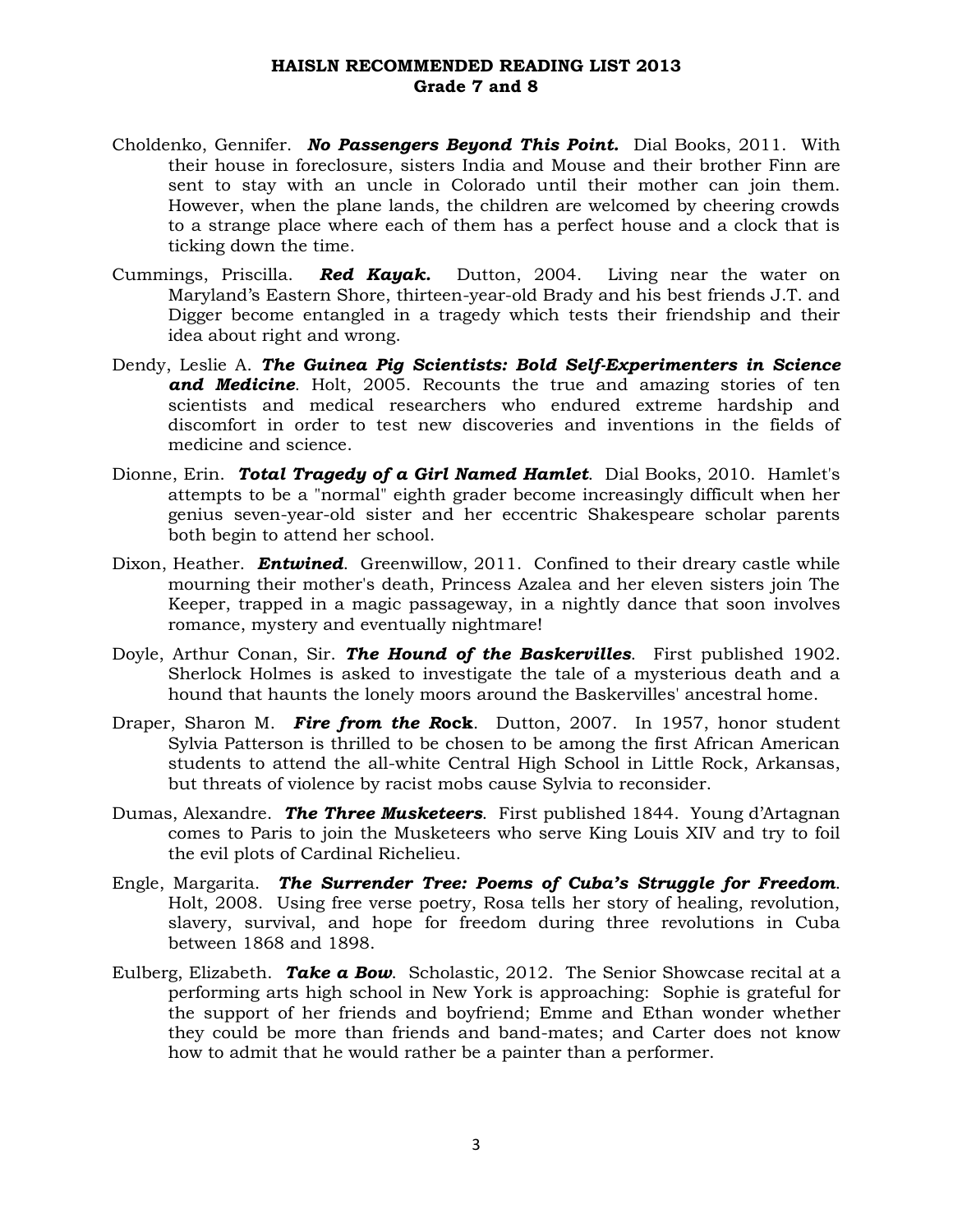- Evans, Richard Paul. *Michael Vey, Prisoner of Cell 25.* Simon Pulse, 2011. To everyone at school, fourteen-year-old Michael Vey is nothing special, just the kid with Tourette's syndrome. However Michael is extremely special . . . he has electric powers. Michael and his friends set out to discover how he and a cheerleader named Taylor ended up with their abilities, and their investigation brings them to the attention of a powerful group who wants to use the electric teens to control the world. *Series*
- Falkner, Brian. *Assault*. Random House, 2012. In the year 2030, six teens have been modified to look like the aliens who are battling for control of Earth. Their mission: to go behind enemy lines to uncover and destroy a shocking, secret alien project.
- Feinstein, John. *The Rivalry: Mystery at the Army-Navy Game*. Alfred A. Knopf, 2010. Two teen reporters stumble across an illegal betting ring when they team up with major Washington news reporters to cover one of the fiercest rivalries of college football. *Series*
- Fleischman, Sid. *Sir Charlie Chaplin: The Funniest Man in the World*. Greenwillow, 2010. Charlie Chaplin, who was raised by a mentally ill mother and an alcoholic, mostly absent, father, spent his childhood in the depths of poverty but grew to international fame as perhaps "the funniest man in the world" in vaudeville, silent movies, and finally "talkies" at the end of his career.
- Freedman, Russell. *The War to End All Wars: World War I*. Clarion, 2010. This is a narrative history of World War I that features archival photographs and describes how advanced military weaponry impacted the course of the war.
- Frost, Robert. *Poetry for Young People: Robert Frost.* Edited by Gary D. Schmidt. Sterling, 1994. A selection of twenty-five poems by Robert Frost arranged by the four seasons and illustrated by Henri Sorenson. At the bottom of each poem is a brief editor's note about how the lines could be read.
- Gaiman, Neil. *The Graveyard Book.* HarperCollins, 2008. Toddler Bod, short for Nobody, crawls into a graveyard after his family is brutally murdered. He is then raised lovingly and carefully to the age of eighteen by the graveyard's ghosts and otherworldly creatures. Newbery Award 2009
- Gier, Kerstin. *Ruby Red.* Translated from the German by Anthea Bell. Holt, 2011. Sixteen-year-old Gwyneth Shepherd unexpectedly travels through time to the eighteenth century where she discovers a mystery about her real birth date and finds to her dismay that she must work with Gideon -- another time traveler who hates her! *Series*
- Gleitzman, Morris. *Once*. Holt, 2010. After living in a Catholic orphanage for nearly four years, a naive Jewish boy runs away and embarks on a journey across Nazi-occupied Poland to find his parents. *Series*
- Gonzalez, Christina Diaz. *The Red Umbrella*. Alfred A. Knopf, 2010. In 1961, fourteen-year-old Lucia's comfortable life in Cuba ends when communists take control of the country. Lucia and her younger brother are sent by their parents to live with a foster family in Nebraska and must adapt to a new language and way of life.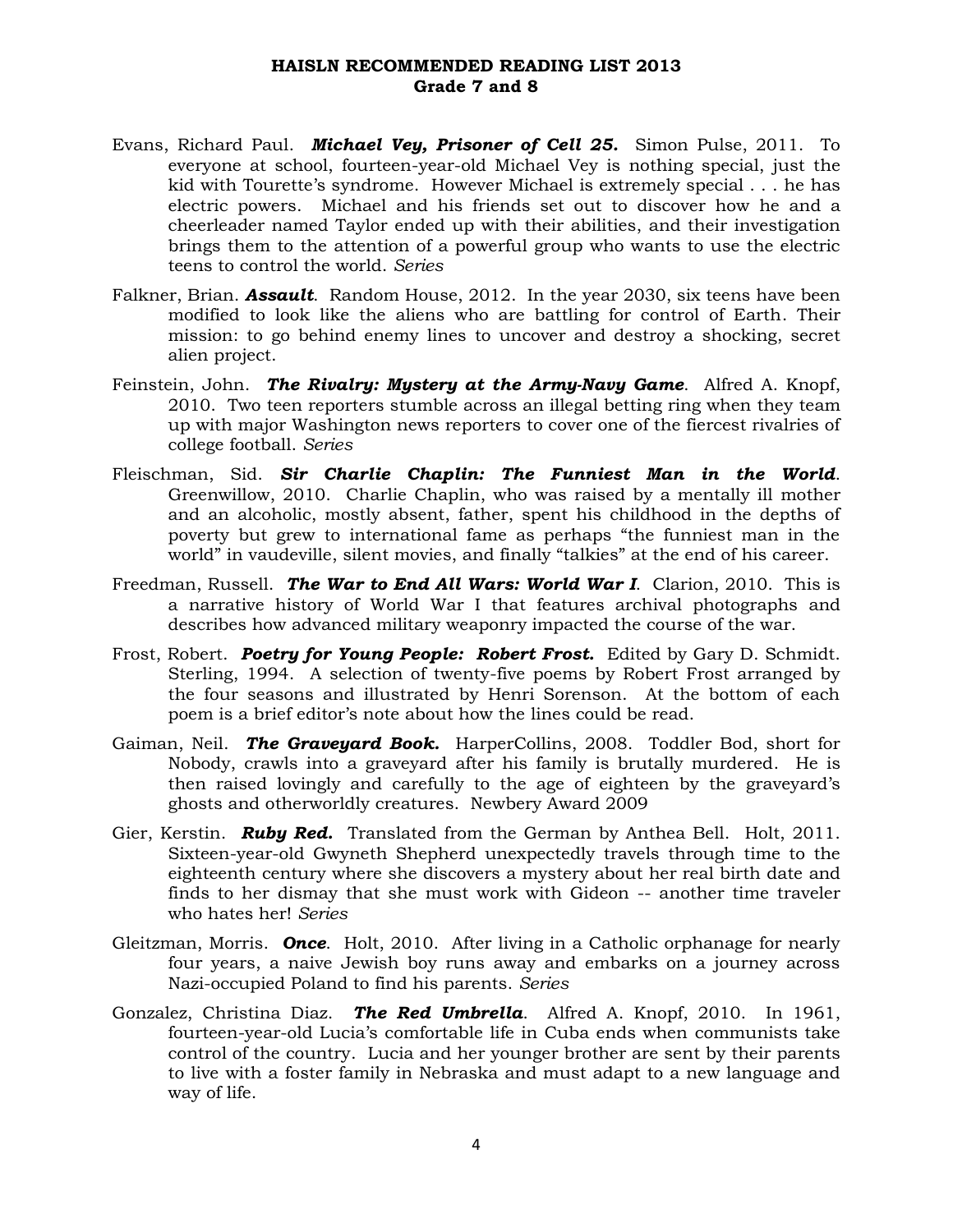- Green, Tim. *The Big Time: A Football Genius Novel*. Harper, 2010. Troy has a talent for predicting professional football teams' plays, but his talent complicates his own seventh grade team's drive to the Georgia State Championship, especially when the father he never knew shows up. *Series*
- Grimes, Nikki. *Planet Middle School*. Bloomsbury, 2011. A series of poems describes all the baffling changes at home and at school in twelve-year-old Joylin's transition from tomboy basketball player to not-quite-girly girl.
- Haddix, Margaret Peterson. *Uprising*. Simon & Schuster, 2007. Newly arrived in New York from Italy in 1911, Bella gets a job at the Triangle Shirtwaist Factory working long hours under terrible conditions alongside hundreds of other immigrants. When a spark ignites a bit of cloth, the factory becomes engulfed in flames.
- Hale, Marian. *Dark Water Rising*. Holt, 2006. While salvaging and rebuilding in the aftermath of the Galveston flood of 1900, sixteen-year-old Seth proves himself in a way that his previous efforts never could; but he still must face his father man-to-man. Actual eyewitness accounts are incorporated into the story.
- Hale, Nathan. *One Dead Spy: The Life, Times, and Last Words of Nathan Hale, America's Most Famous Spy*. Amulet Books, 2012. After being swallowed by a giant history book moments before his own execution, Nathan Hale is given the chance to tell his own story as well as many other stories from American History. *Series.*
- Harrington, Kim. *The Dead and Buried.* Point, 2012. High School senior Jade is horrified to learn her father and stepmother have bought the house of a girl who was mysteriously killed just the year before they moved to town. She is even more horrified to realize the house is being haunted by the dead girl's very mean-spirited ghost.
- Hartman, Rachel. *Seraphina*. Random House, 2012. Seraphina is half dragon and half human and, if people knew, would be considered an abomination. She lives a life in the shadows until her musical talent, a mysterious death, and her attraction to a handsome prince bring her life to a crisis.
- Higgins, F. E. *The Eyeball Collector*. Feiwel and Friends, 2009. Homeless and orphaned after his father is blackmailed and dies, Hector seeks revenge against the creepy con man who ruined them and follows him to the mansion of the cruel Lady Mandible.
- Hinds, Gareth. *The Odyssey: A Graphic Novel.* Candlewick, 2010. Homer's epic tale of Odysseus - the ancient Greek hero who encounters witches and other obstacles on his journey home after fighting in the Trojan War - is retold in graphic novel format.
- Hoffman, Alice. *Green Witch*. Scholastic, 2010. A year after her family and world are destroyed, Green and her fellow survivors go on a quest for answers about life, love, loss, and their future. *Series*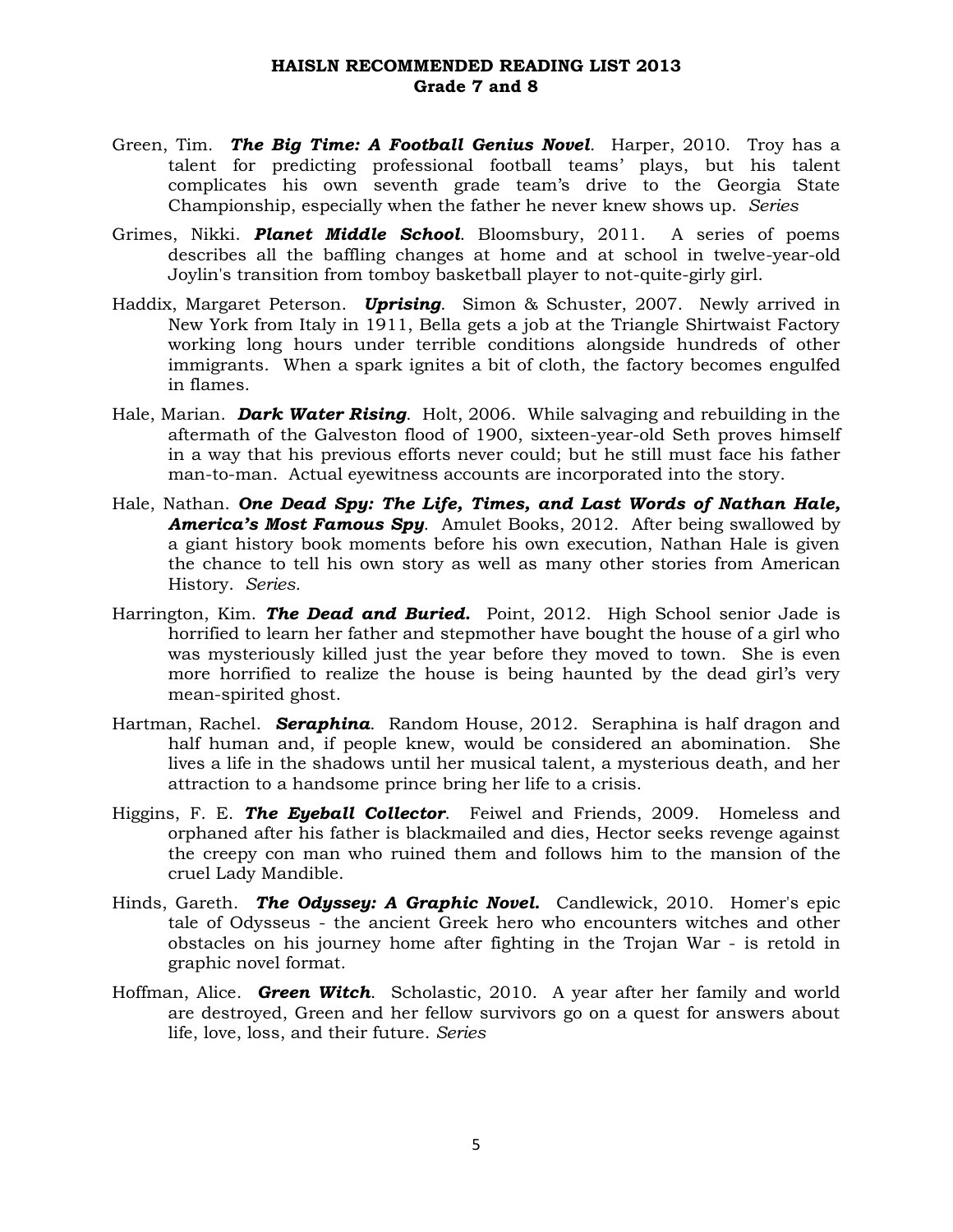- Jablonski, Carla. *Resistance: Book 1.* First Second, 2010. After trying to hide their Jewish friend Henri when his parents disappear, Paul and Marie are asked to join the French resistance. They experience the horrors of World War II in Vichy France as their own father is held by the Nazis. *Series*
- Kincaid, S.J. *Insignia.* Katherine Tegen, 2012. Tom, a fourteen-year-old genius at virtual reality games, is recruited by the United States Military to begin training at the Pentagon Spire as a Combatant in World War III, controlling the mechanized drones that do the actual fighting off-planet. *Series*
- Kipling, Rudyard. *The Jungle Book*. First published in magazines, 1893-1895. This is a collection of stories which center on Mowgli, a "man-cub" raised by wolves. His journey to adulthood is aided by Baloo the bear and Bagheera the black panther. Also included is the story of a mongoose, Rikki-Tikki-Tavi.
- Kirby, Matthew. *The Clockwork Three*. Scholastic, 2010. As mysterious circumstances bring Giuseppe, Frederick, and Hannah together, their lives soon interlock like the turning gears in a clock and they realize that each one holds a key to solving the others' mysteries.
- Korman, Gordon. *Pop*. Balzer + Bray, 2009. Lonely after a midsummer move to a new town, sixteen-year-old high school quarterback Marcus Jordan becomes friends with a retired professional linebacker who is great at training him, but whose childish behavior keeps Marcus in hot water.
- Lane, Andrew. *Death Cloud*. Farrar, Straus and Giroux, 2010. In 1868, with his army officer father suddenly posted to India, and his mother mysteriously "unwell," fourteen-year-old Sherlock Holmes is sent to stay with his eccentric uncle and aunt in their vast house in Hampshire, where he uncovers his first murder and a diabolical villain. *Series*
- Le Guin, Ursula K. *A Wizard of Earthsea*. First published 1968. After pride causes him to unleash a demon, Zed is compelled to either chase or escape from the ever-pursuing shadow. *Series*
- Lee, Y.S. *A Spy in the House*. Candlewick, 2010. Rescued from the gallows in 1850s London, young orphan and thief Mary Quinn is offered a place at Miss Scrimshaw's Academy for Girls where she is trained to be part of an all-female investigative unit called The Agency. At age seventeen, she infiltrates a rich merchant's home in hopes of tracing his missing cargo ships. *Series*
- Lu, Marie. *Legend*. Putnam's, 2011. In a dark future, when North America has split into two warring nations, fifteen-year-olds Day, a famous criminal, and prodigy June, the brilliant soldier hired to capture him, discover that they have a common enemy. *Series*
- McMann, Lisa. *The Unwanteds*. Aladdin, 2011. In a society that purges thirteenyear-olds who are creative, identical twins Aaron and Alex are separated -- one to attend University while the other, supposedly Eliminated, finds himself in a wondrous place where youths hone their abilities and learn magic. *Series*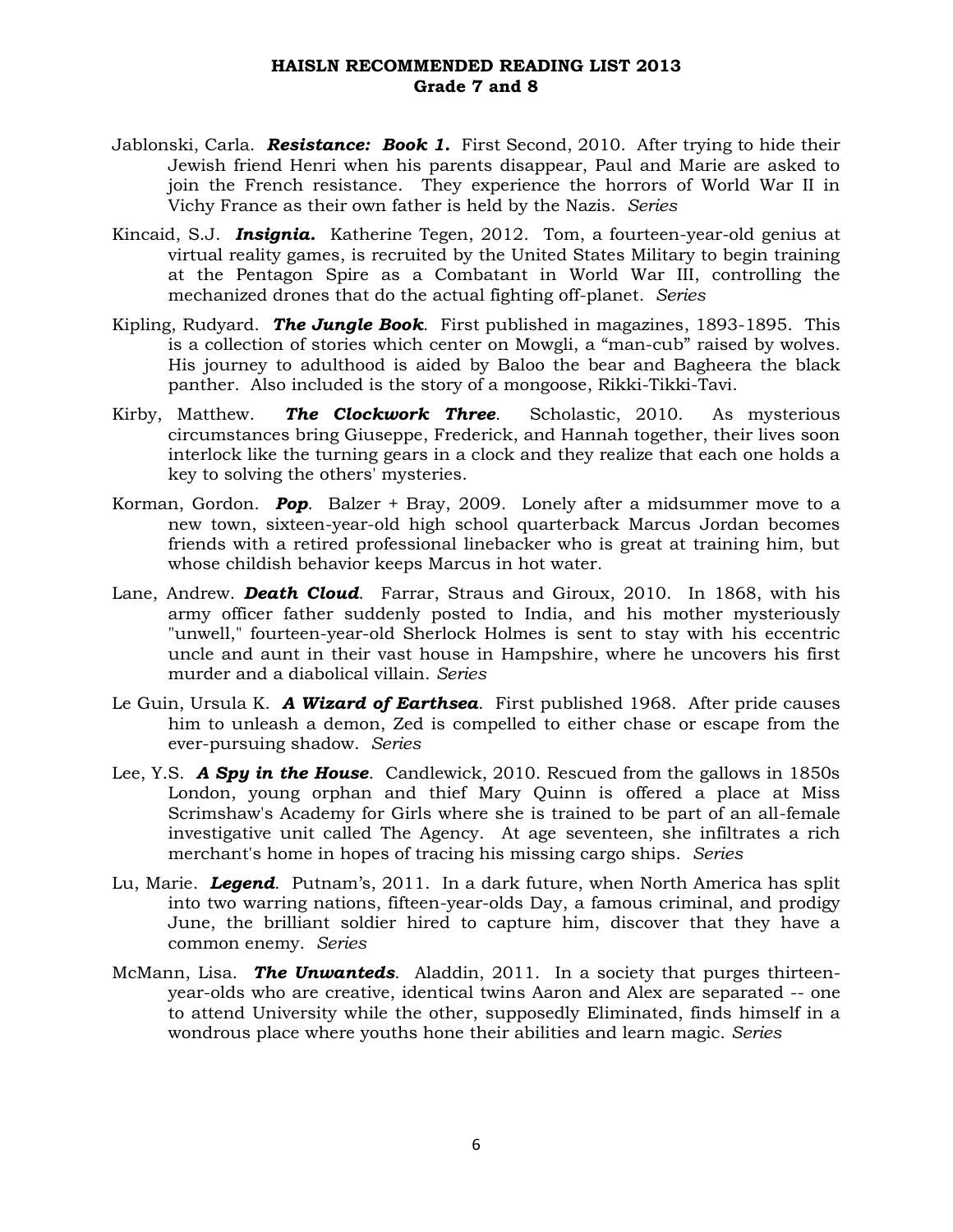- Meloy, Maile. *The Apothecary.* Putnam's, 2011. During the early days of the Red Scare, Janie and her family must leave their home in Los Angeles and move to London. There, she encounters a fascinating boy named Benjamin Burrows who wants to become a spy. When Benjamin discovers his father has some secrets of his own, Janie and Benjamin begin a race against the Russians to prevent a global disaster.
- Meyer, Marissa*. Cinder***.** Feiwel and Friends, 2012. Cinder, a gifted mechanic and a cyborg with a mysterious past, is blamed by her stepmother for her stepsister's illness while a deadly plague decimates the population of New Beijing. When Cinder's life gets intertwined with Prince Kai's, she finds herself at the center of an intergalactic struggle. *Series*
- Monaghan, Annabel. *A Girl Named Digit*. Houghton Mifflin, 2012. After identifying a terrorist plot by cracking their codes, Digit, a brilliant girl from Santa Monica, California, gets involved with the young FBI agent who is trying to ensure her safety.
- Mull, Brandon. *A World Without Heroes*. Aladdin, 2011. Fourteen-year-old Jason Walker is transported to a strange world called Lyrian, where he joins Rachel and a few rebels to piece together the Word that can destroy the malicious wizard emperor. *Series*
- Mulligan, Andy. *Trash*. David Fickling Books, 2010. A group of fourteen-year-old boys -- who make a living picking garbage from the outskirts of a large city - finds something special and mysterious that brings terrifying consequences.
- Murdock, Catherine Gilbert. *Wisdom's Kiss: A Thrilling and Romantic Adventure, Incorporating Magic, Villainy, and a Cat.* Houghton Mifflin, 2011*.* Princess Wisdom has been betrothed to the Duke of Farina. Unfortunately, she falls in love with a circus acrobat whose heart already belongs to another. Despite all this, they must band together, along with Magic the cat (to whom there is more than meets the eye), in order to preserve the kingdom and save it from almost certain ruin.
- Ness, Patrick. *A Monster Calls*. Candlewick, 2011. Troubled by the recurring nightmare that started with his mother's cancer treatments, twelve-year-old Conor is shocked by a monster in the form of a giant yew tree that appears at his window -- a monster who has three stories to tell and who wants "the truth" from Conor.
- O'Brien, Caragh M. *Birthmarked*. Roaring Brook, 2010. Sixteen-year-old Gaia Stone, a midwife who dutifully delivers at least three babies a month and hands them over to the Enclave, a community within walls where the children are adopted and live with conveniences which are not available to the outside world, begins to question her loyalty to the group after her mother is brutally taken away from her by the people she serves. *Series*
- O'Neal, Eilis. *The False Princess*. Egmont USA, 2011. Nalia has been raised as the Princess of Thorvaldor, but on her sixteenth birthday she learns that her real name is Sinda and that she is part of a complicated plot that would change the future of her country forever.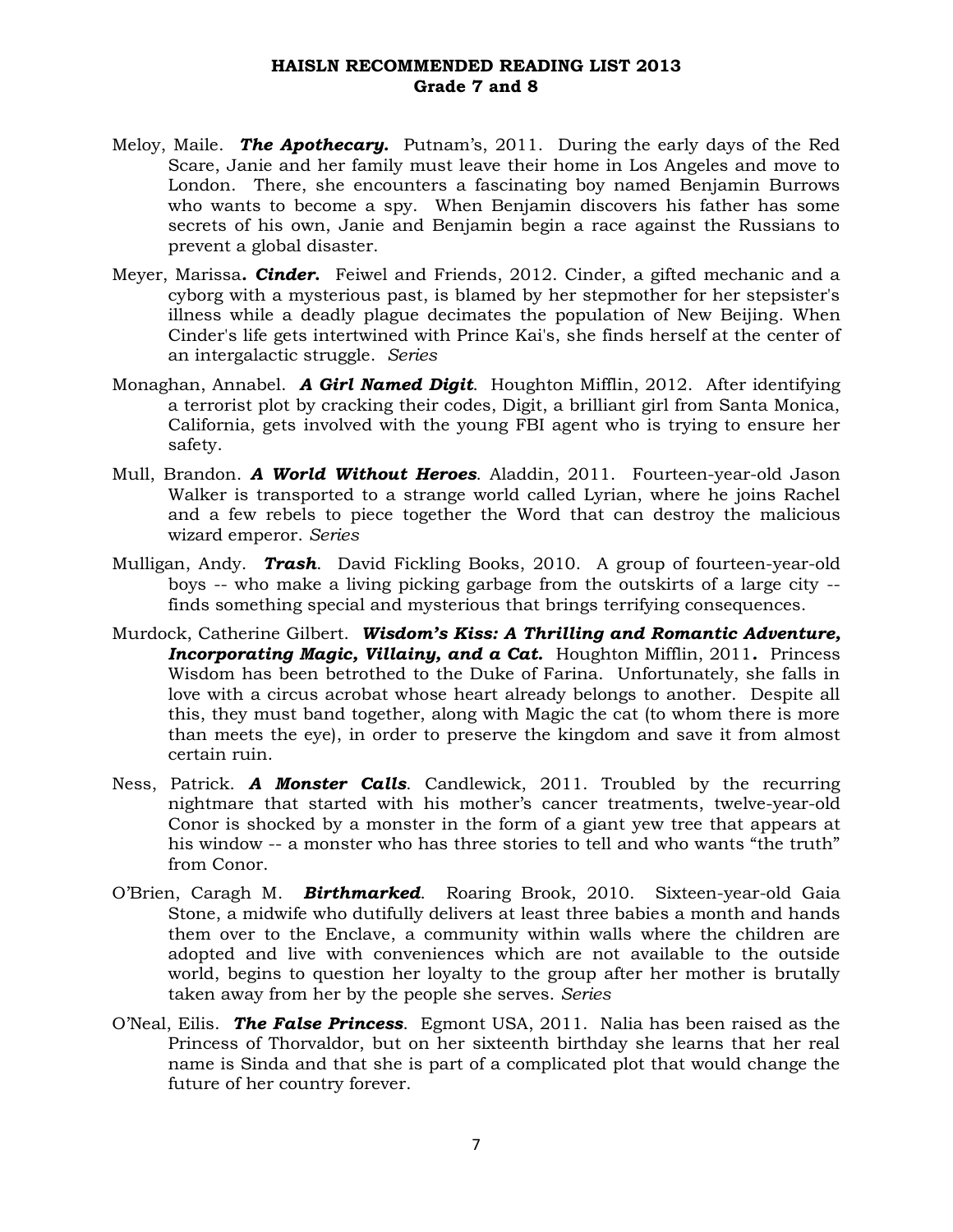- Oppel, Kenneth. *This Dark Endeavor*. Simon & Schuster, 2011. Victor Frankenstein, his twin brother, and his cousin explore the dark and forbidden depths of the Frankenstein castle, stumbling across the ancient magical texts that Victor later hopes will save his brother's life. A precursor to the classic character first introduced by Mary Shelley in 1818. *Series*
- Park, Linda Sue. *A Long Walk to Water*. Clarion, 2010. Young Salva survives many dangers growing up in war-torn Sudan and dedicates his life to making a difference for those who live in his native land. Based on a true story.
- Rice, Condoleezza. *Condoleezza Rice: A Memoir of My Extraordinary, Ordinary* **Family and Me.** Delacorte, 2011. Former Secretary of State Condoleezza Rice shares stories of growing up in a black middle class family during the racially turbulent 1950s and 1960s.
- Riggs, Ransom. *Miss Peregrine's Home for Peculiar Children.* Quirk Books, 2011. Sixteen-year-old Jacob, having traveled to a remote island after a family tragedy, discovers an abandoned orphanage, and, after some investigating, he learns the children who lived there may have been dangerous and quarantined but may also still be alive. Haunting vintage photographs are dispersed throughout the book, giving the story a hint of creepiness.
- Ruiz Zafón, Carlos. *The Prince of Mist*. Little, Brown, 2010. In 1943, in a seaside town where their family has gone to be safe from war, thirteen-year-old Max Carver and his fifteen-year-old sister Alicia, along with new friend Roland, face off against an evil magician who is striving to complete a bargain made before he died.
- Runholt, Susan. *Rescuing Seneca Crane*. Viking, 2009. While accompanying her mother on a business trip to Scotland, fourteen-year-old Kari and her best friend Lucas attempt to solve a kidnapping mystery. *Series*
- Sachar, Louis. *The Cardturner: A Novel About a Queen, a King, and a Joker*. Delacorte, 2010. When his wealthy uncle, a champion bridge player who has lost his vision, asks seventeen-year-old Alton to be a cardturner for him, Alton has no idea how much he will ultimately learn from his eccentric relative.
- Schmatz, Pat. *Bluefish*. Candlewick, 2011. Longing for the country and his missing dog Roscoe, Travis tries to survive in a new school while living with his alcoholic grandfather and burdened by a painful secret. Hope comes in the form of a teacher and a new friend named Velveeta.
- Schmidt, Gary D. *Okay for Now.* Clarion, 2011. Fourteen-year-old Doug has just moved to a new town. A new town means another chance to start over. Will everyone assume he is like his thug of an older brother? Will everyone assume he is like his corrupt, abusive father? All Doug wants is to be treated fairly and, thanks to a couple of new friends, Doug may just find out what it is like to be "okay for now."
- Scieszka, Jon. *Knucklehead: Tall Tales & Mostly True Stories About Growing Up Scieszka*. Viking, 2008. Part memoir and part scrapbook, this book is a very funny autobiography of growing up in a family of six boys in the 1950s.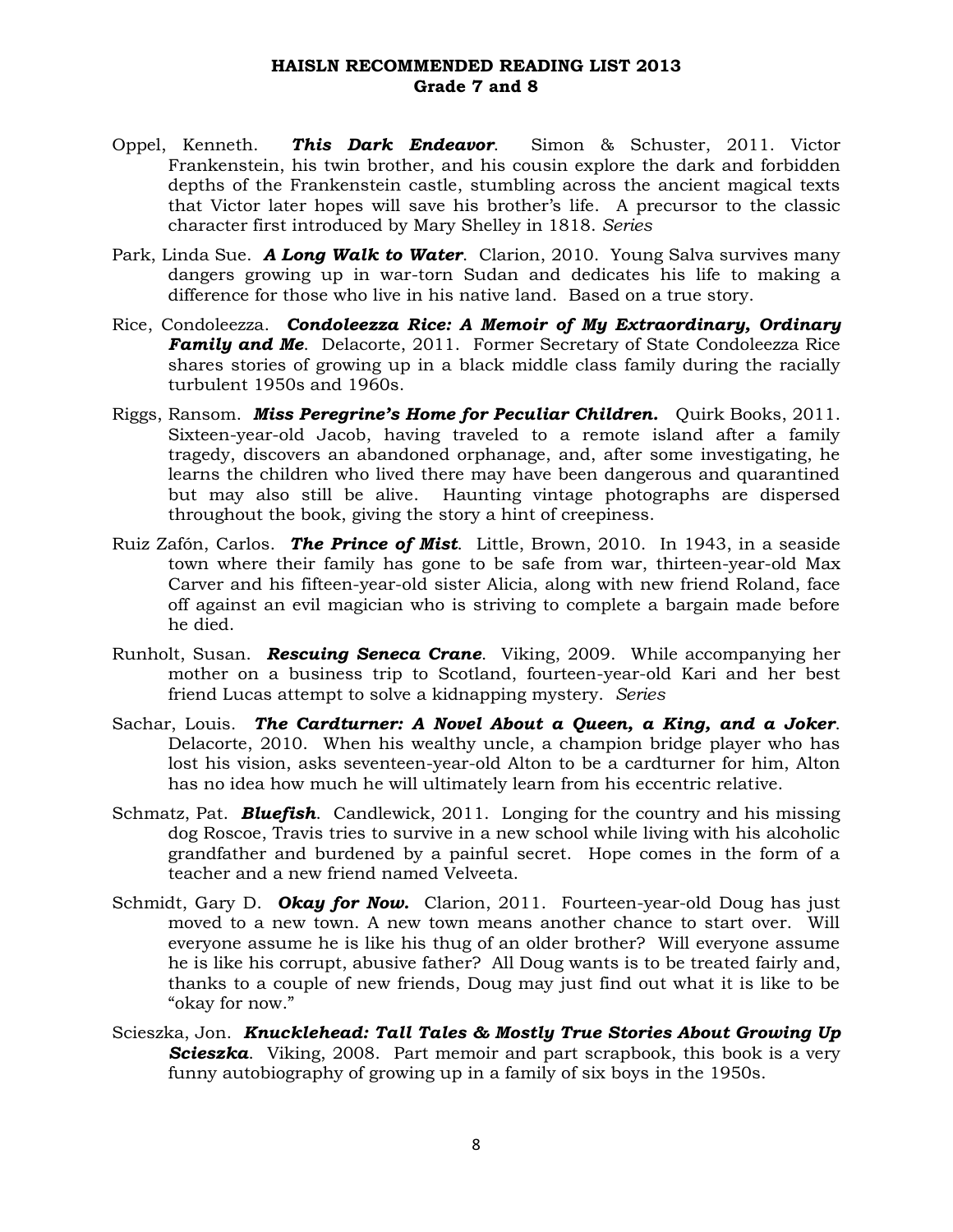- Sepetys, Ruta*. Between Shades of Gray*. Philomel, 2011. On a calm, beautiful night in 1941 Lithuania, fifteen-year-old Lina's life is torn apart as she and her family are forced from their home and sent to work in labor camps along the harsh Arctic Circle as part of Stalin's forced relocation program.
- Sheinkin, Steve. *The Notorious Benedict Arnold: A True Story of Adventure, Heroism & Treachery.* Roaring Brook, 2010. An introduction to the life of Benedict Arnold that highlights not only the traitorous actions that made him legendary, but also his heroic involvement in the American Revolution.
- Shulman, Polly. *The Grimm Legacy.* Putnam's, 2010. High school student Elizabeth gets an after-school job as a page at the "New York Circulating Material Repository." When she gains coveted access to its Grimm Collection of magical objects, she and the other pages are drawn into a series of frightening adventures involving mythical creatures and stolen goods.
- Shusterman, Neal. *Unwind*. Simon & Schuster, 2007. Three teens embark upon a cross-country journey in order to escape from a society that salvages body parts from children ages thirteen to eighteen. *Series*
- Smiley, Jane. *The Georges and the Jewels*. Alfred A. Knopf, 2009. Seventh-grader Abby Lovitt grows up on her family's California horse ranch in the 1960s, learning to train the horses her father sells and trying to reconcile her strict religious upbringing with her own ideas about life. *Series*
- Sonnenblick, Jordan. *After Ever After*. Scholastic, 2010. Jeffrey, cancer survivor from *Drums, Girls & Dangerous Pie,* now confronts eighth grade without Steven, his staunch, supportive older brother; but he bonds with Tad, also a cancer survivor, making a pact to help each other – Tad to walk for graduation without his wheelchair and Jeffrey to pass his standardized test in math to graduate.
- Stiefvater, Maggie. *The Scorpio Races*. Scholastic, 2011. Some race for fame. Some race for fortune. Then there is the story of Puck Connolly who, for the sake of her family, willingly risks her life as she races the legendary water horses in the bloody and brutal Scorpio Races.
- Stroud, Jonathan. *The Ring of Solomon*. Disney-Hyperion, 2010. Bartimaeus, a wise-cracking djinni, finds himself in the tenth century and at the court of King Solomon with an unpleasant master and a sinister servant, and he gets himself into trouble with King Solomon's magic ring. *Series*
- Supplee, Suzanne. *Somebody Everybody Listens To*. Dutton, 2010. When Retta Lee Jones graduates from high school and leaves her small town in search of a big break in Nashville, she encounters warmth and kindness along with cruelty and violence.
- Swanson, James L. *Chasing Lincoln's Killer*. Scholastic, 2009. This is a nail-biting and detailed telling of the assassination of Lincoln and all the accompanying chaos of the struggle to catch his killer.
- Telgemeier, Raina. *Smile.* Graphix, 2010. In this charming graphic novel Raina navigates the tough world of middle school all while enduring mountains of dental work after knocking out her two front teeth.